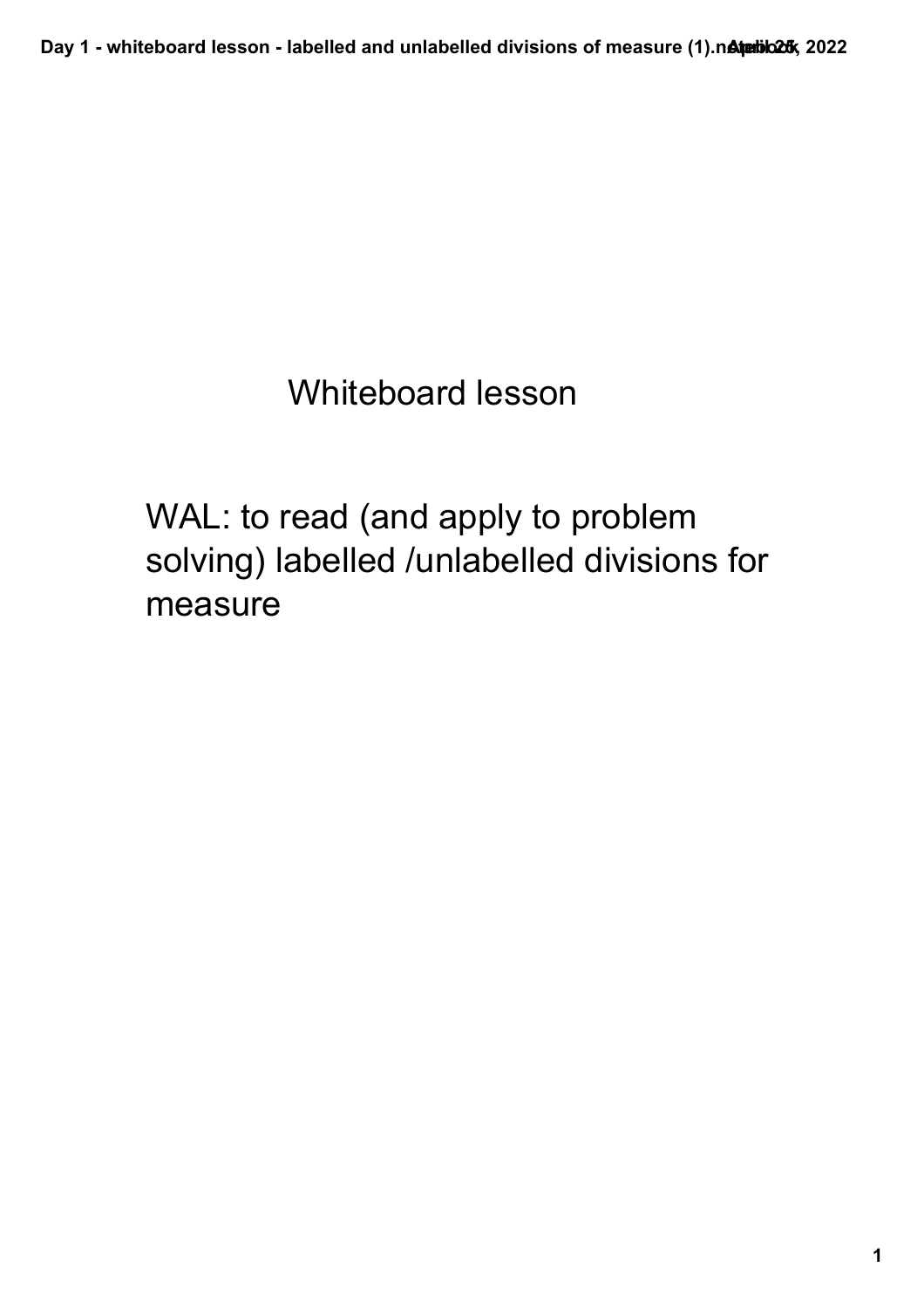Day 1 - whiteboard lesson - labelled and unlabelled divisions of measure (1).n**Aterbo25**x 2022

## Vocabulary

## What do these abbreviations stand for?

| ml | kg | am | cm | km |
|----|----|----|----|----|
|    | pm | g  | m  | mm |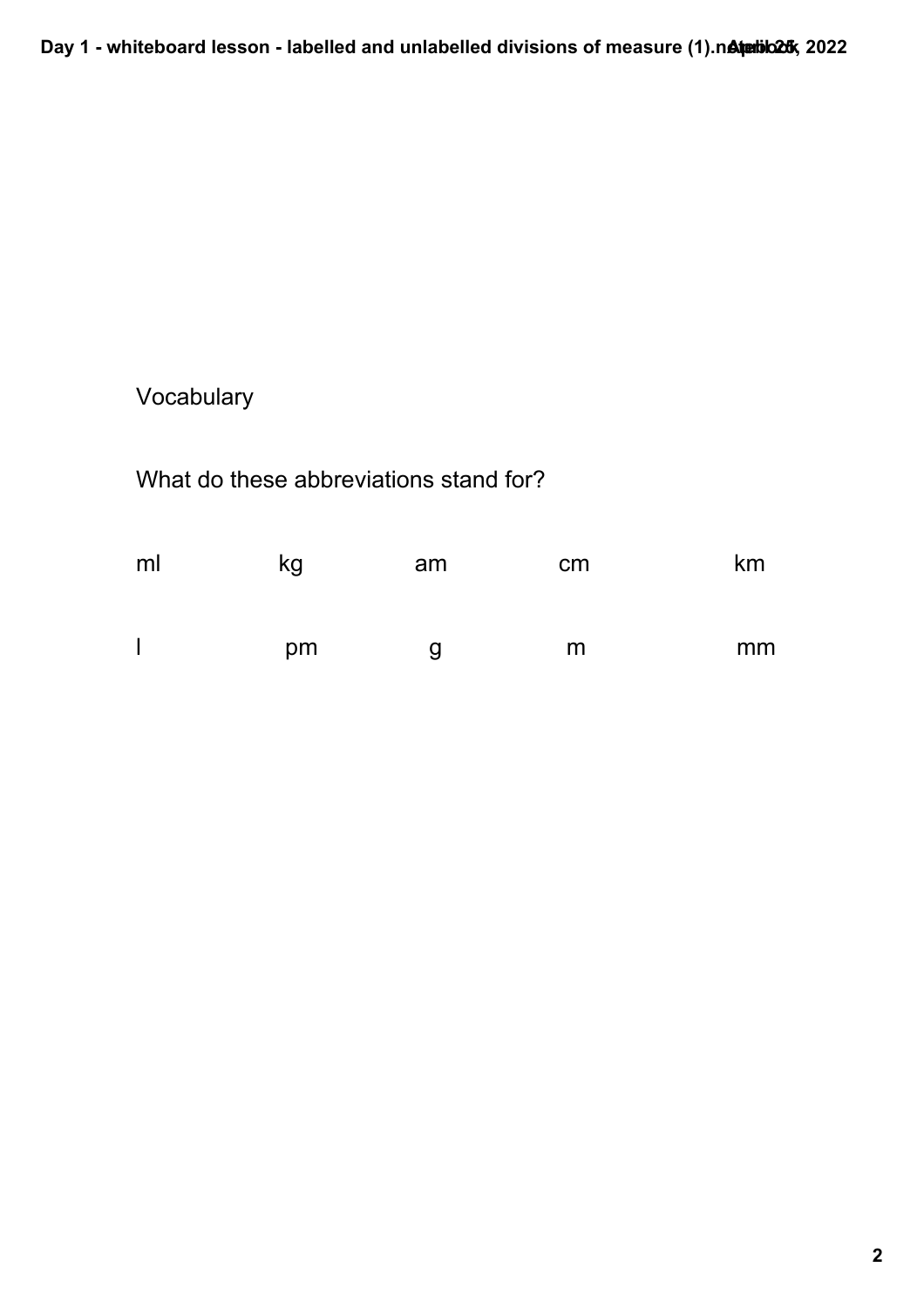How many...?

- 1. mins in an hour
- 2. mm in a cm
- 3. g in a kg
- 4. ml in a l
- 5. m in a km
- 6. cm in a m
- 7. secs in a min
- 8. hours in a day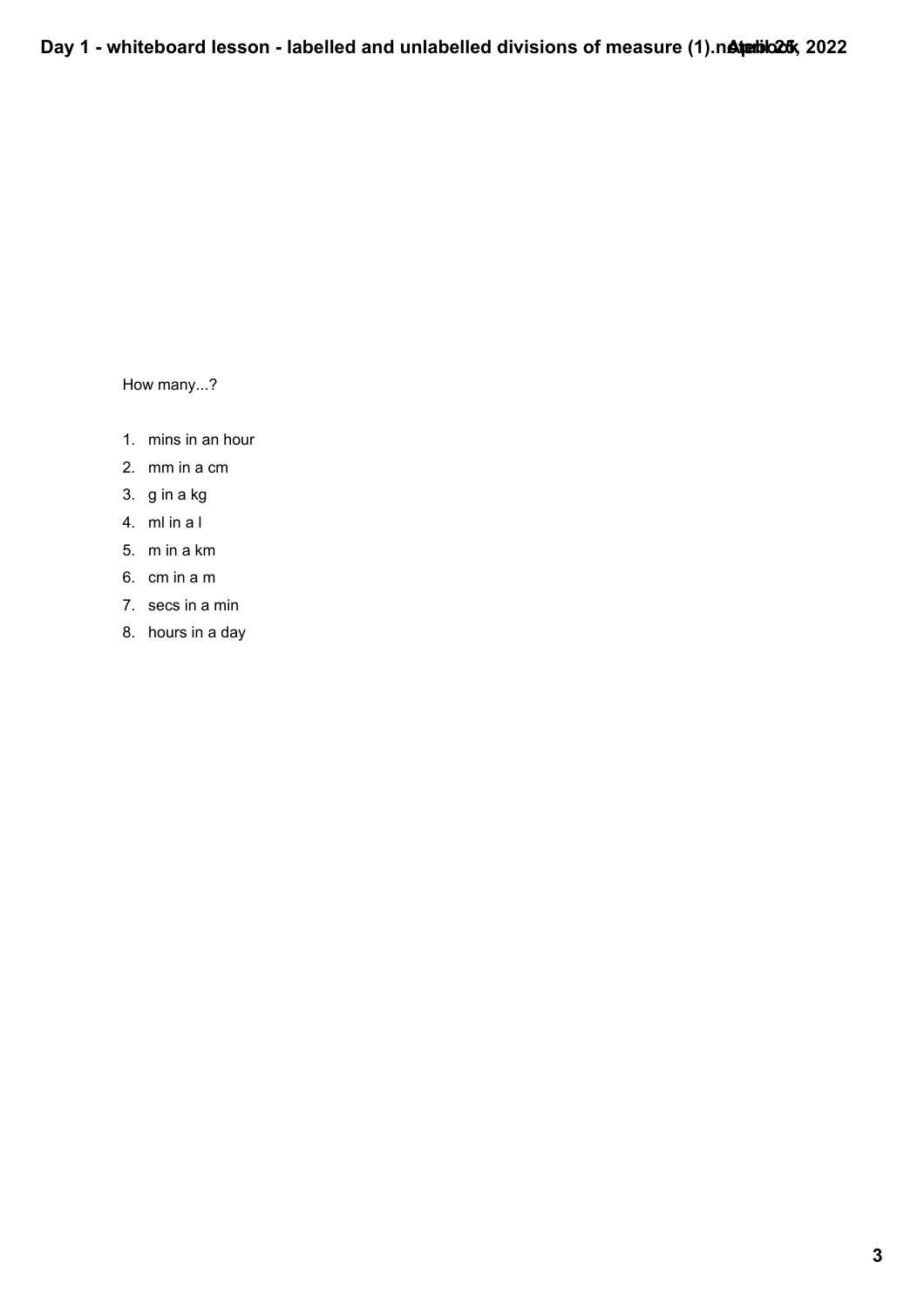Vijay has a jug with some water in.



How many more millilitres must he add to make 1 litre?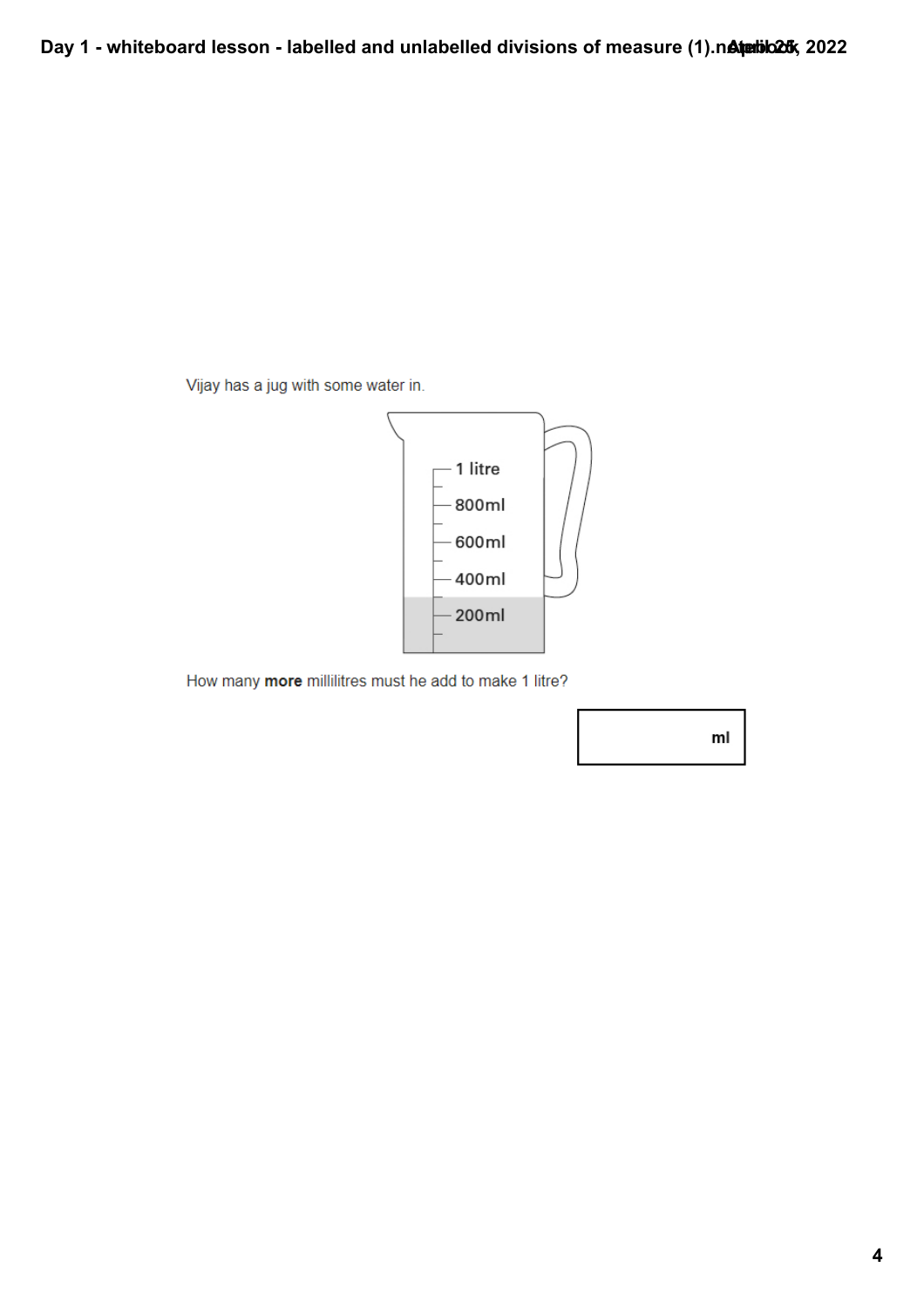

What is the length of the straw to the nearest centimetre?

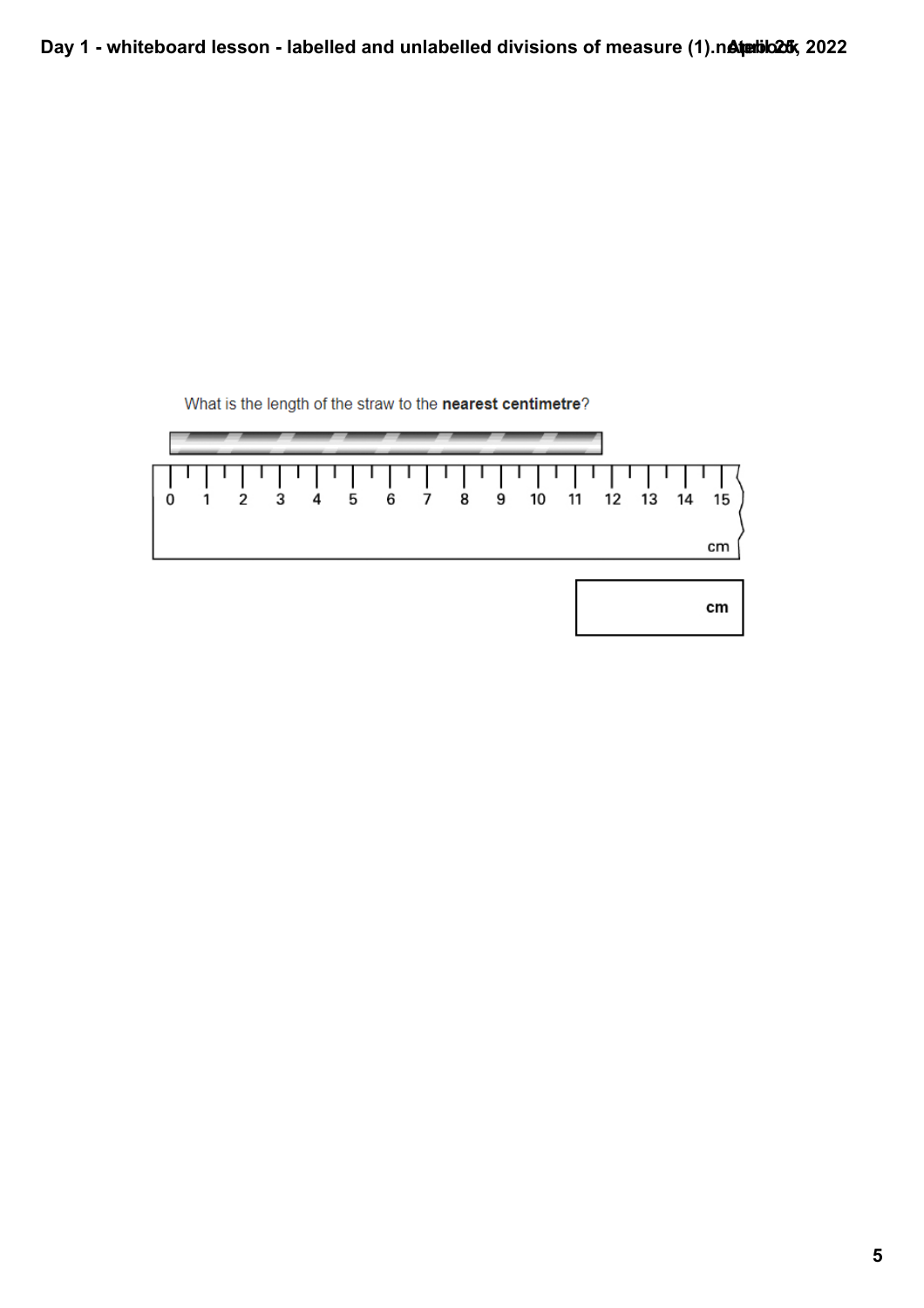This jug has 1 litre of water in it.

Lauren pours out 400 millilitres of water.

Draw an arrow  $(\rightarrow)$  to show the new level of the water in the jug.

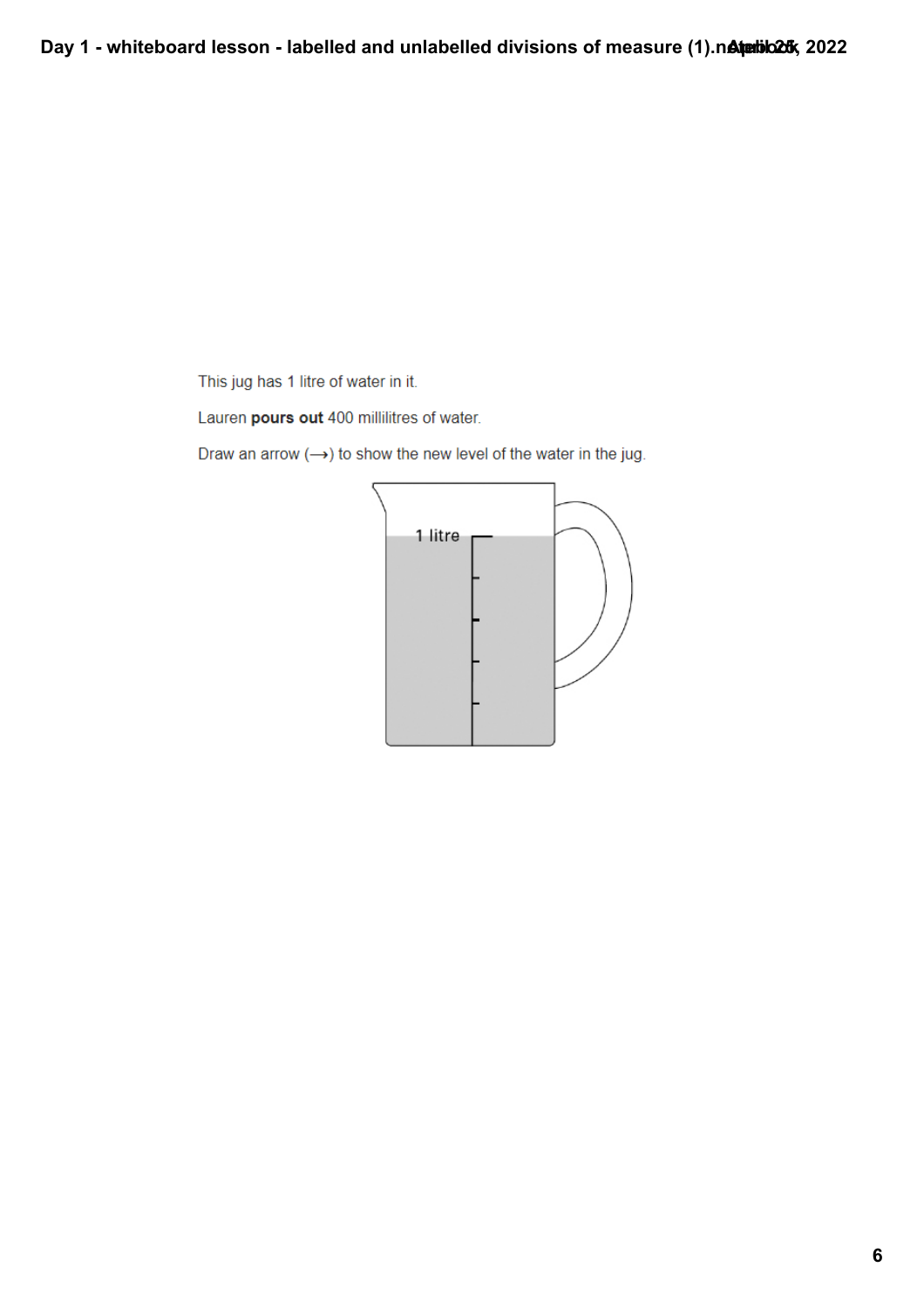Vijay weighs 29 kilograms.

Sarah weighs 8 kilograms more than Vijay.



Draw an arrow (1) on the scale to show how much Sarah weighs.

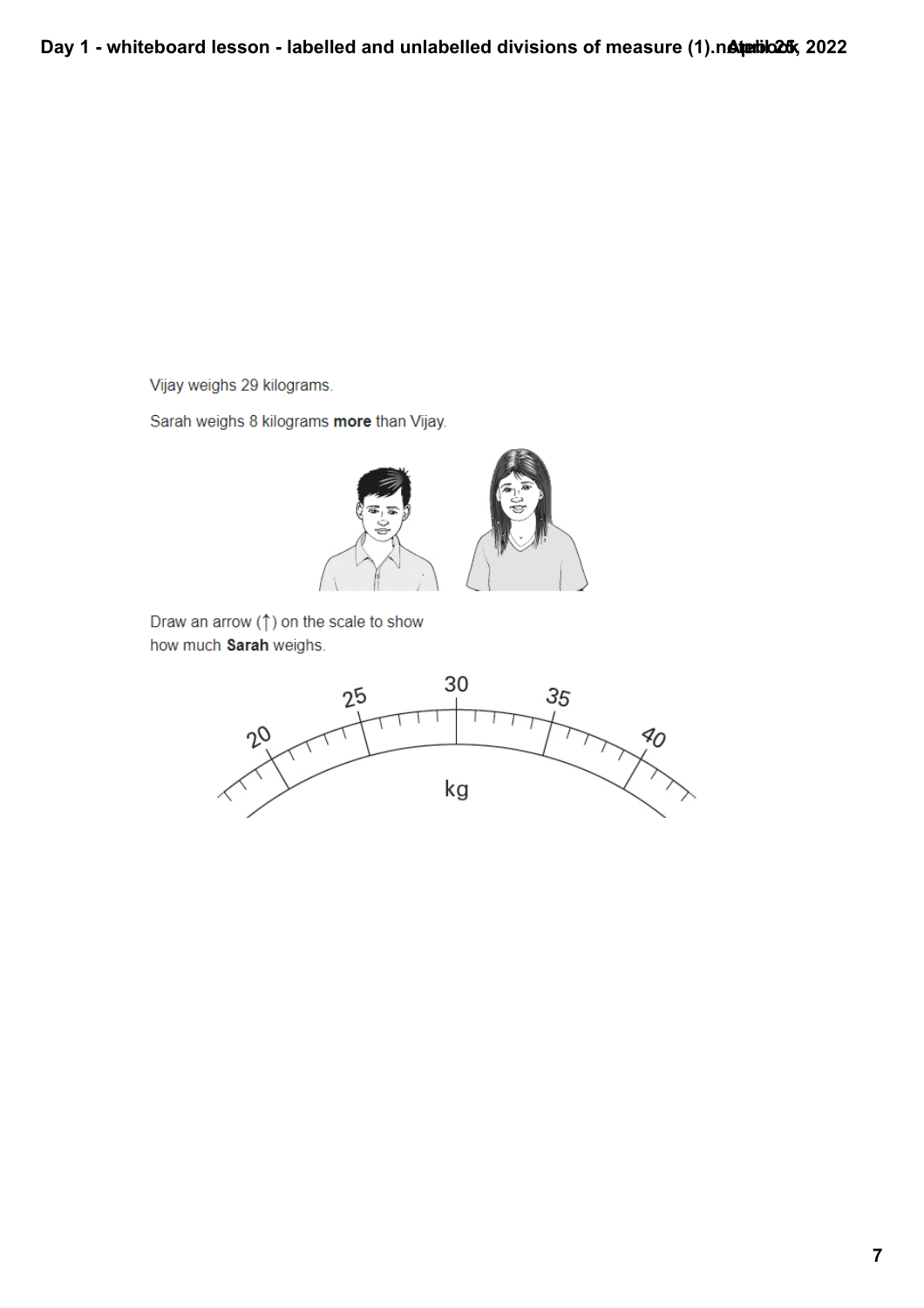Luke needs 200 grams of flour.

Draw an arrow (1) on the scale to show 200g.

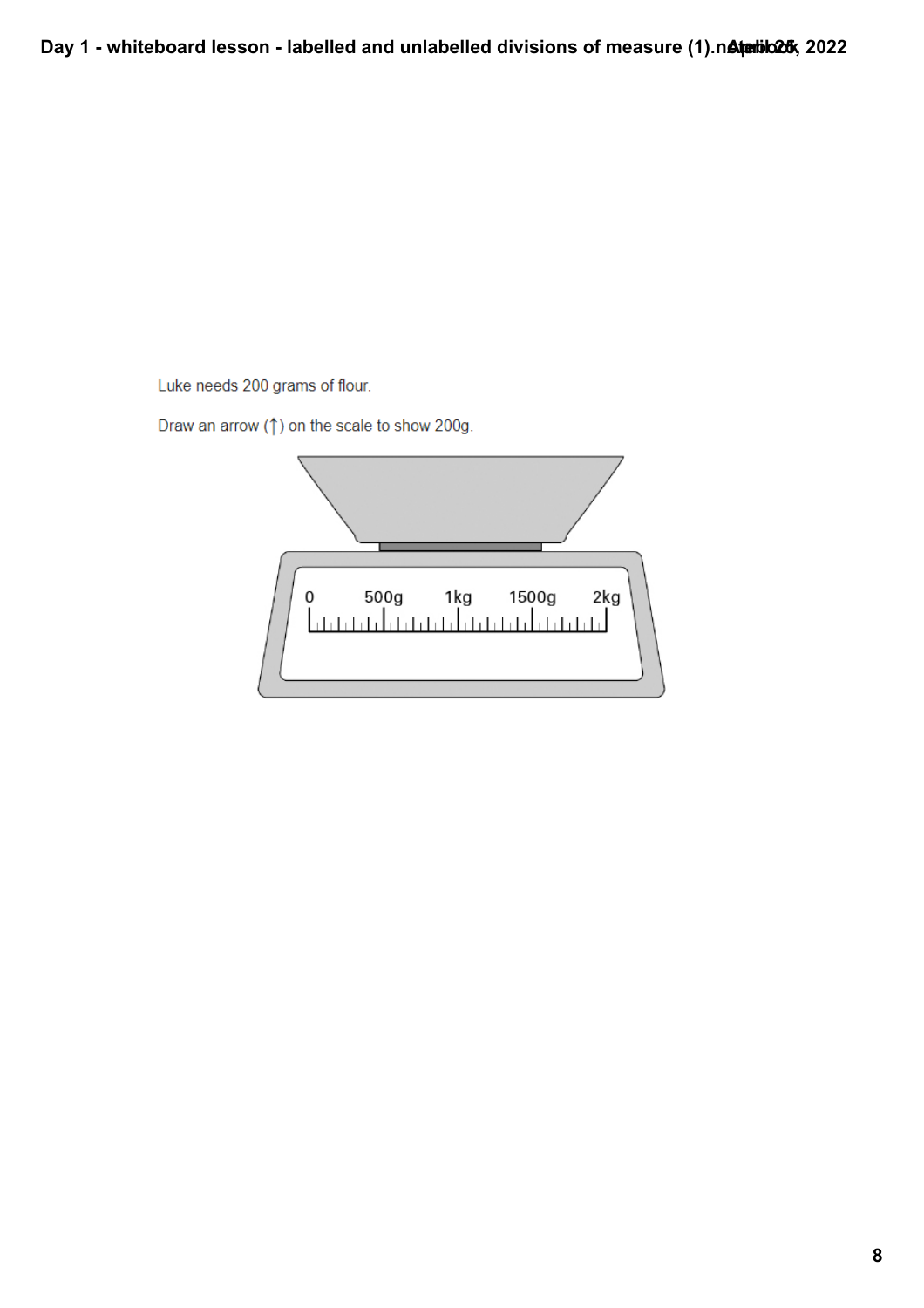Here is a jug with some water in it.



How many more millilitres of water must be added so that there are 500 ml in the jug?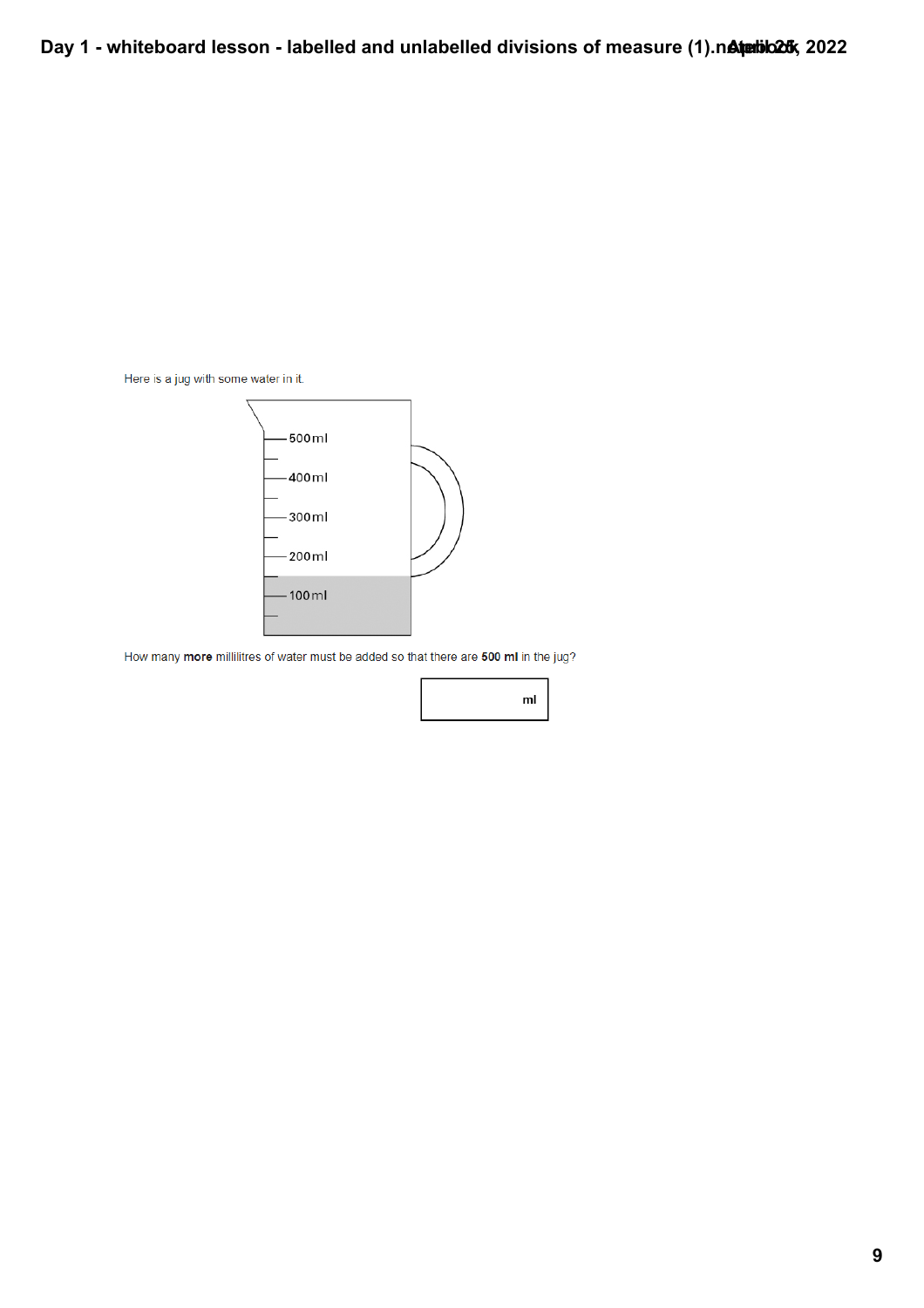This scale shows how much Charlie weighs.



How much does Charlie weigh?

kg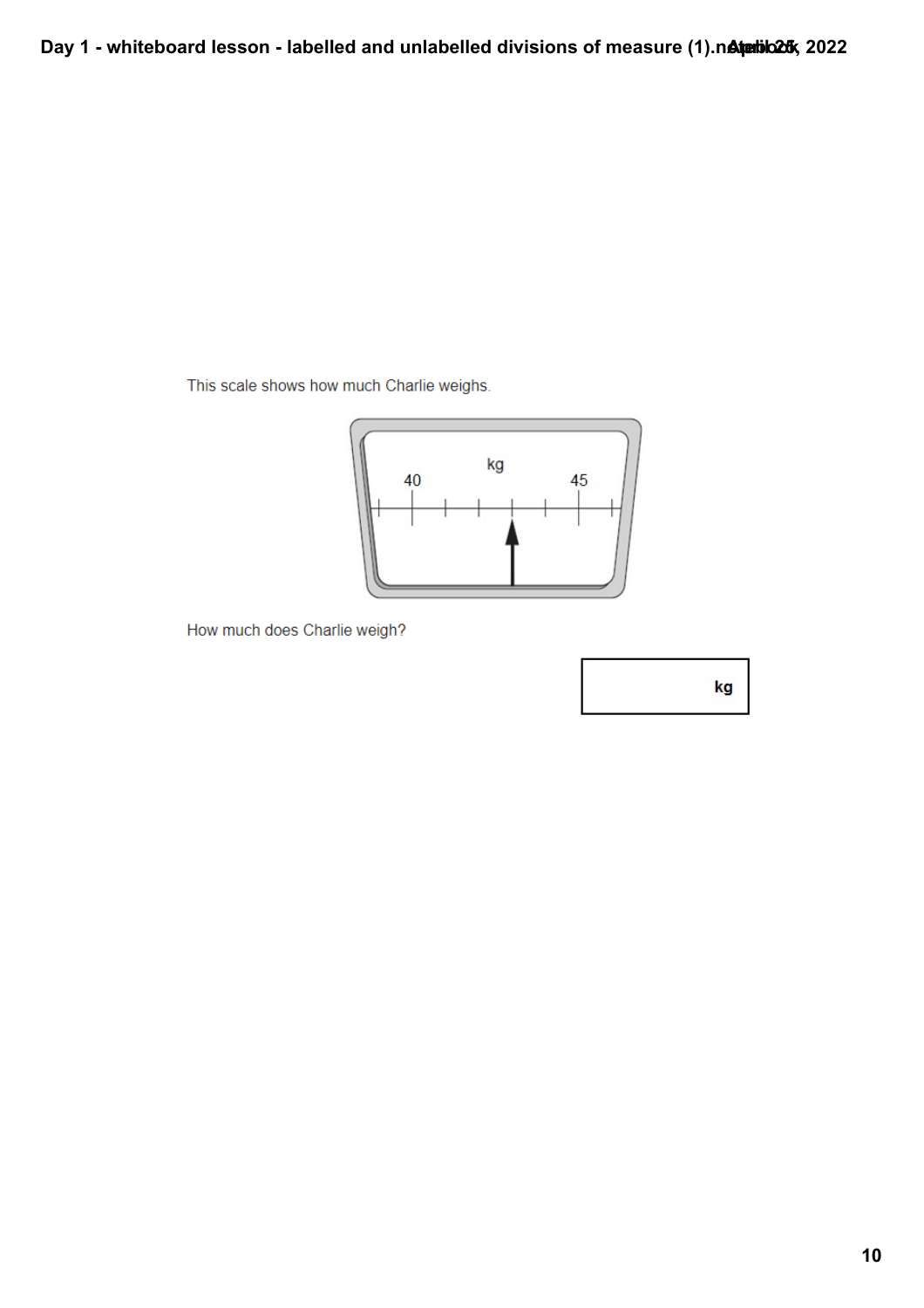(b) The scales below show how much flour he uses.

Raj is making a cake.

He pours 275ml of milk into a jug.

(a) Draw a line on the jug to show the level of milk.





How much flour does Raj use?

g

(c) Raj put the cake in the oven at 4:00pm.

He took the cake out of the oven after  $1\frac{1}{2}$  hours.

At what time did he take the cake out of the oven?

pm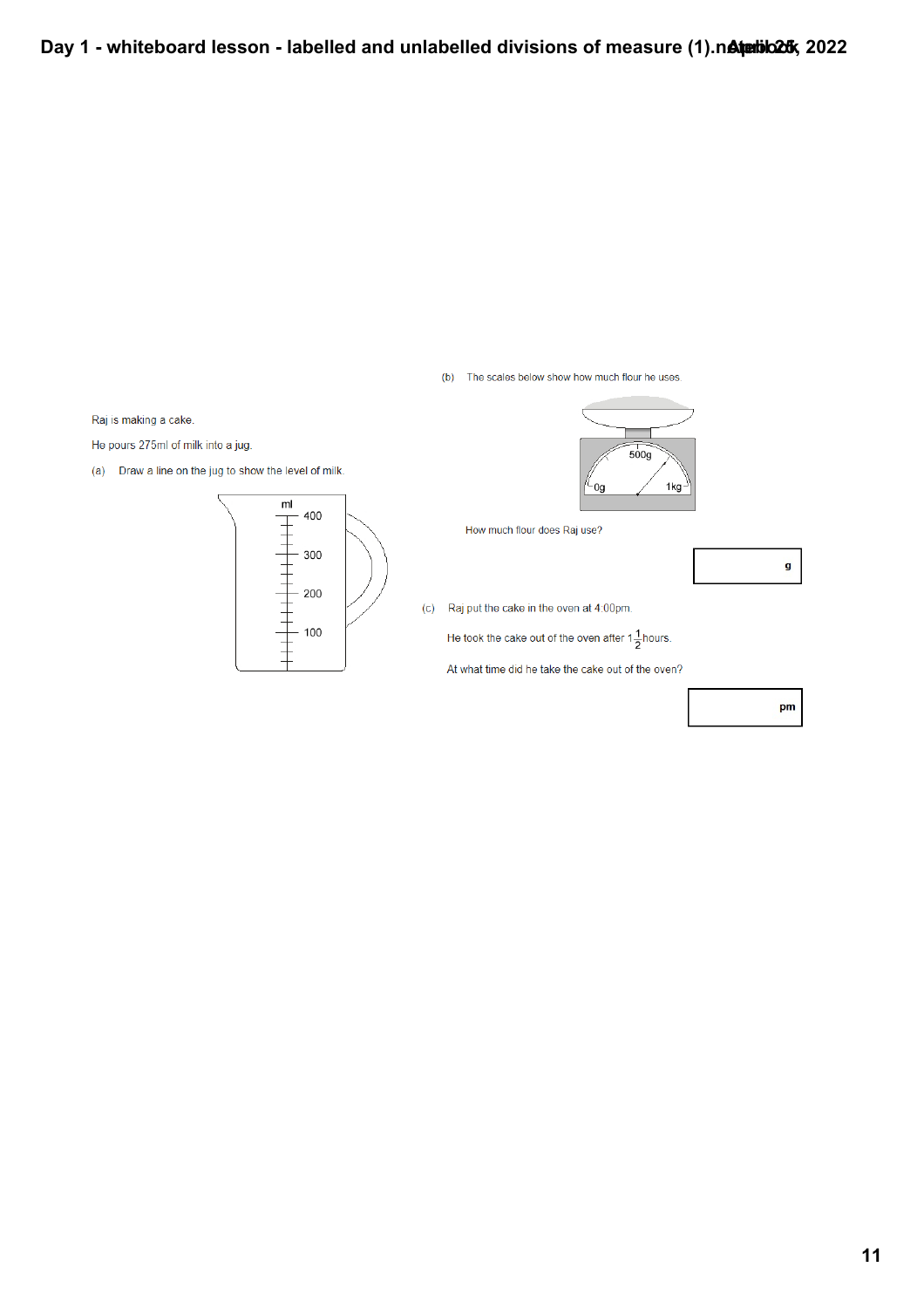The diagrams in this question are not drawn accurately.

(a) The diagram shows Jo's key.



Use the scale to find the length of Jo's key.

cm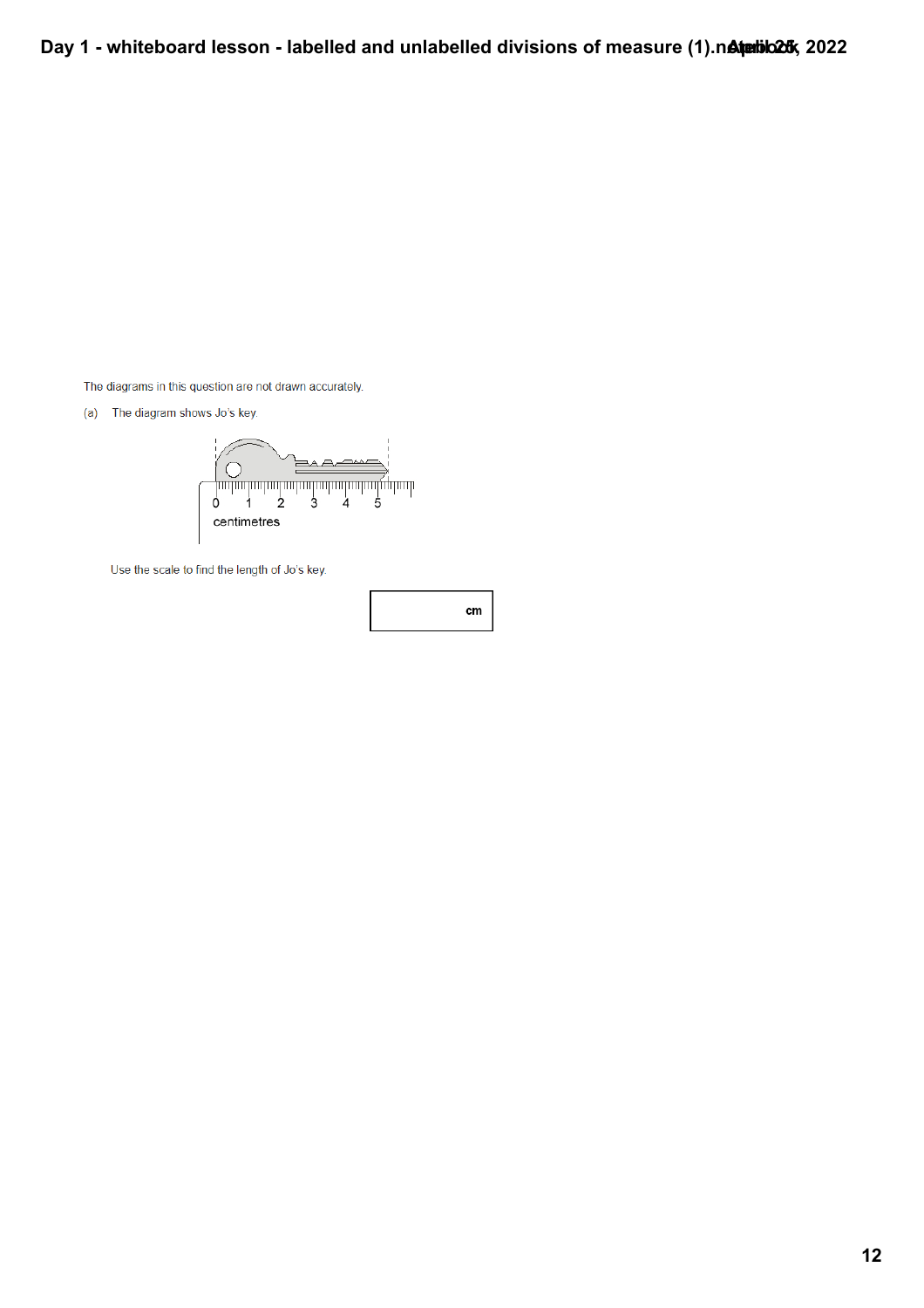Peter took part in a long jump competition. He had three jumps.

The arrows on the scale show how far he jumped each time.



(a) How far did Peter jump on his 2nd jump?

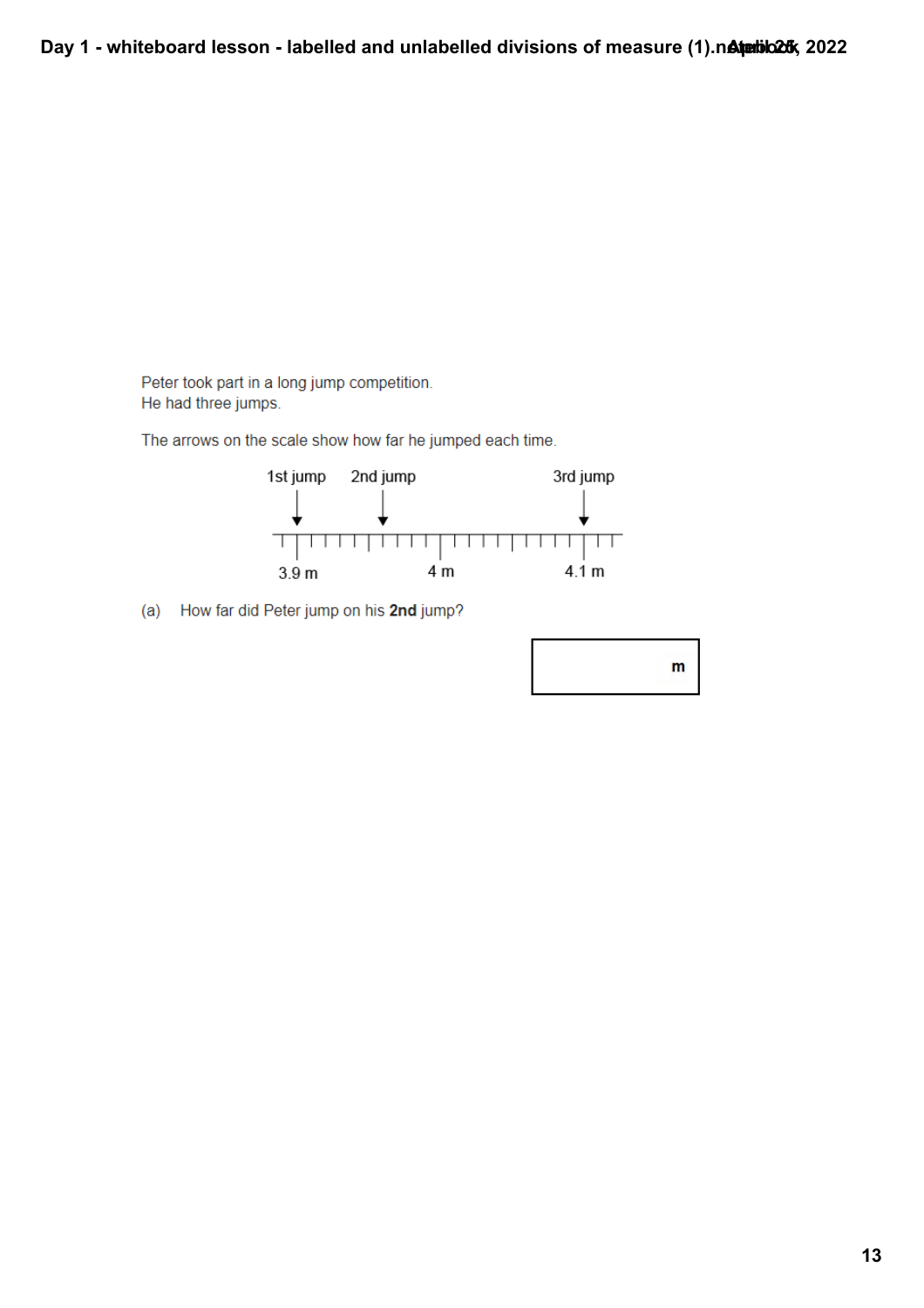The arrow by this thermometer shows a temperature of 20°C



Draw an arrow by the thermometer to show a temperature of  $-8^{\circ}\mathrm{C}$  $(a)$ 

 $(b)$ The temperature was -10°C

## It went up by 15°C

What is the new temperature?

 $^{\circ}{\rm c}$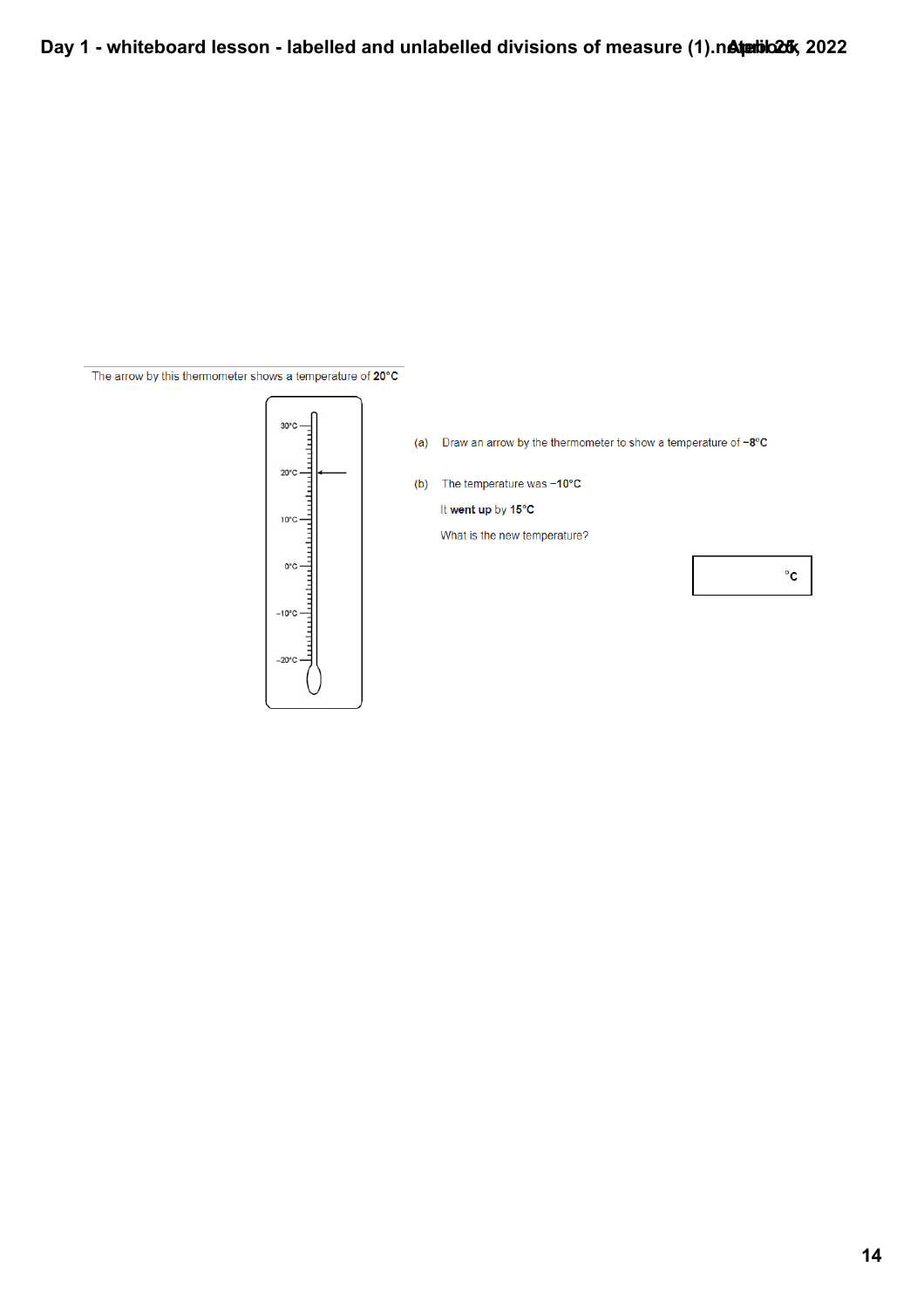The diagram below shows the same chick on different scales.

Draw an arrow to show the mass of the chick.





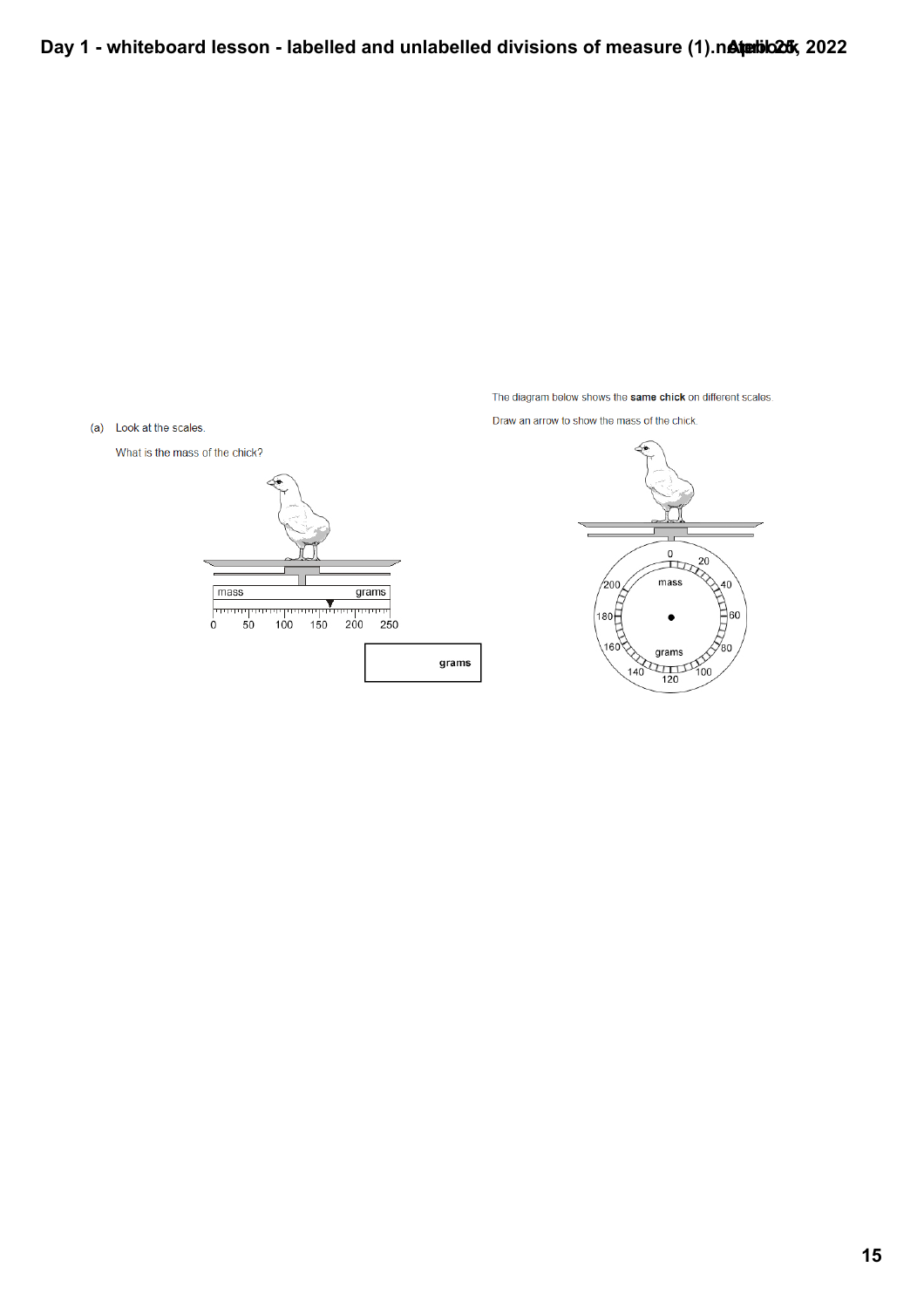g

- (a) What is the mass of this parcel?
	-
- (b) A different parcel has a mass of 575g.

Show this on the scale by drawing an arrow.

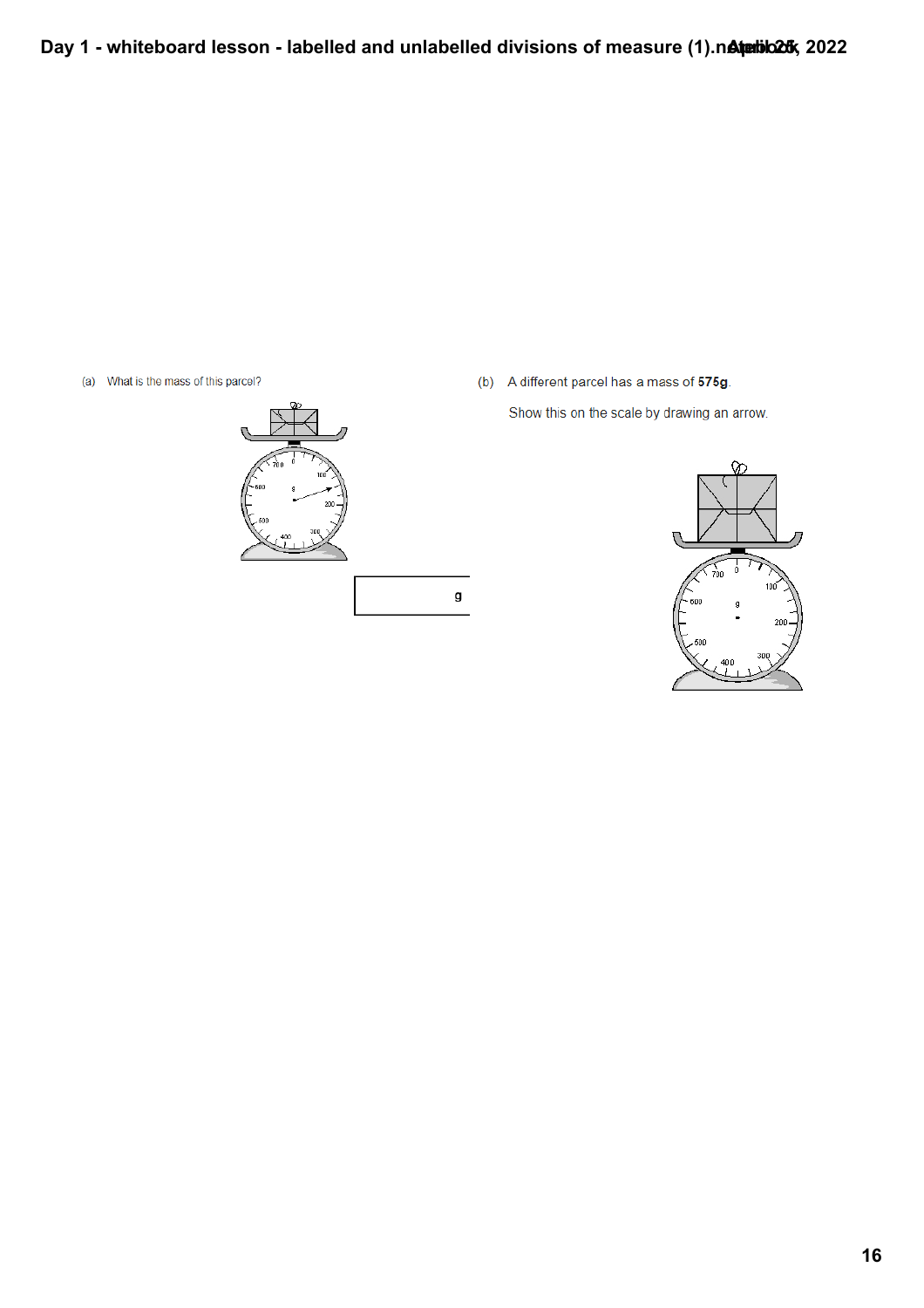

What temperature is shown?

 $\circ$  C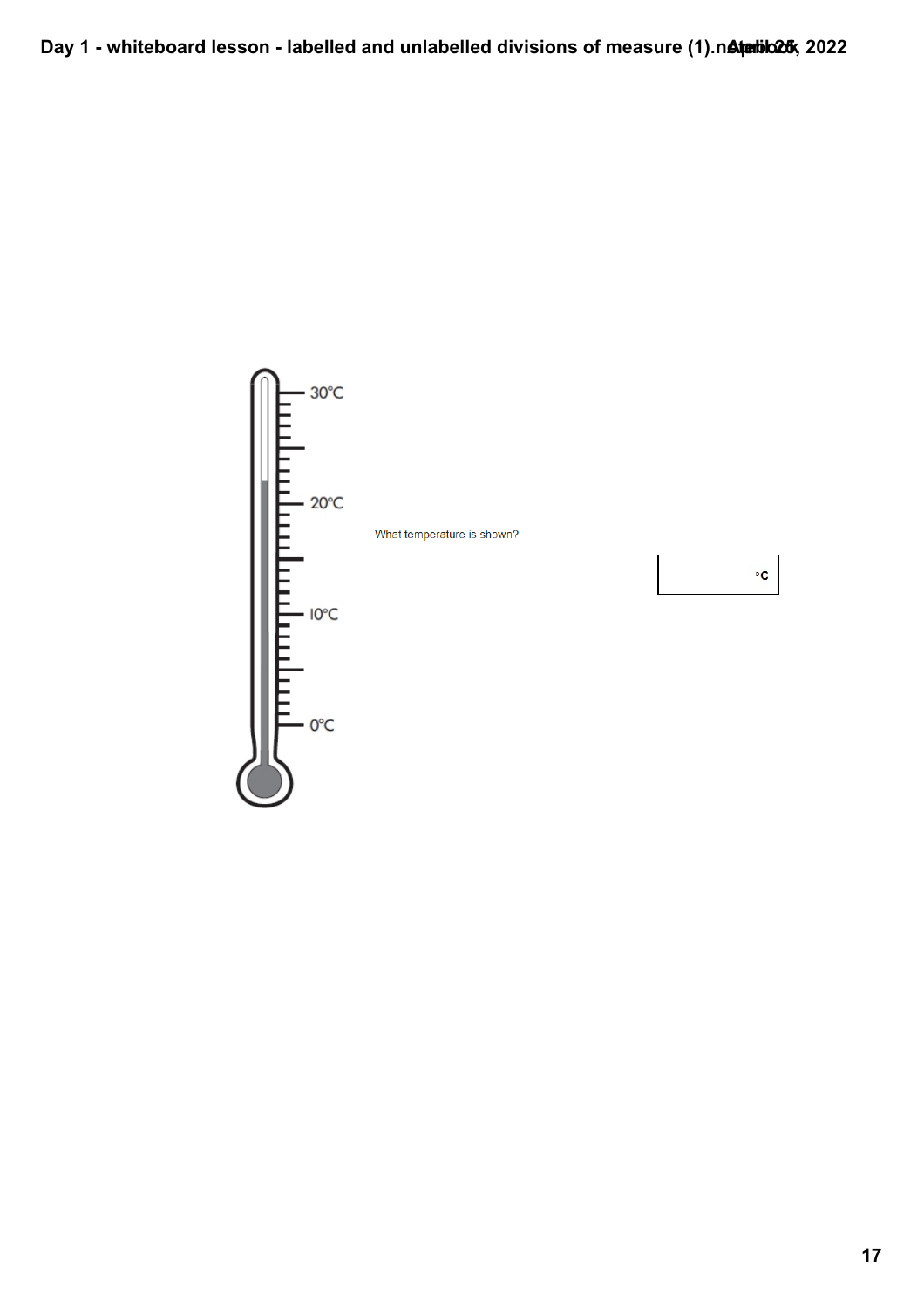

Kemi needs 450 millilitres of water.

How much more water does she needs to put in the jug?

millilitres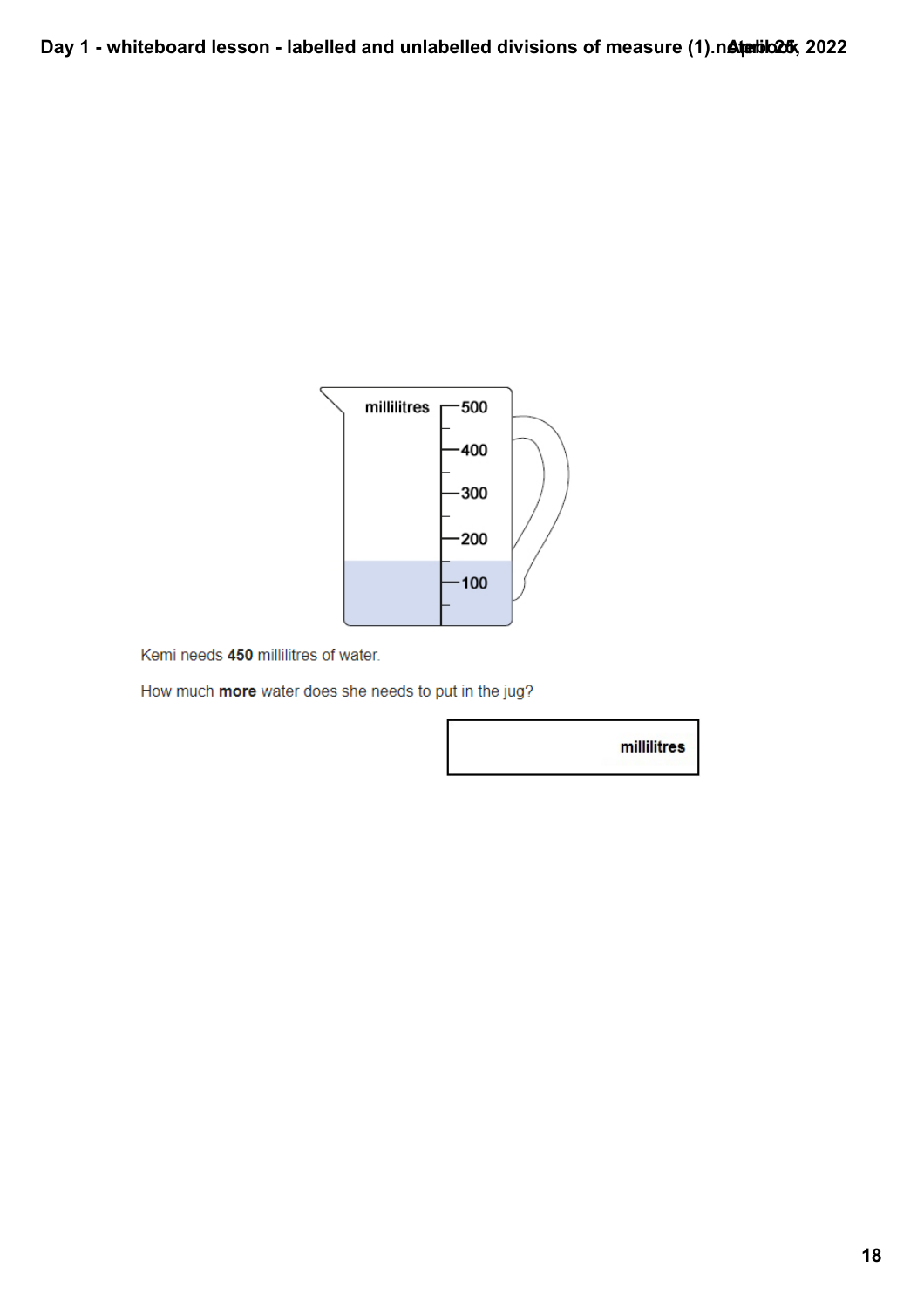How much do the potatoes weigh?



.....kg

.....g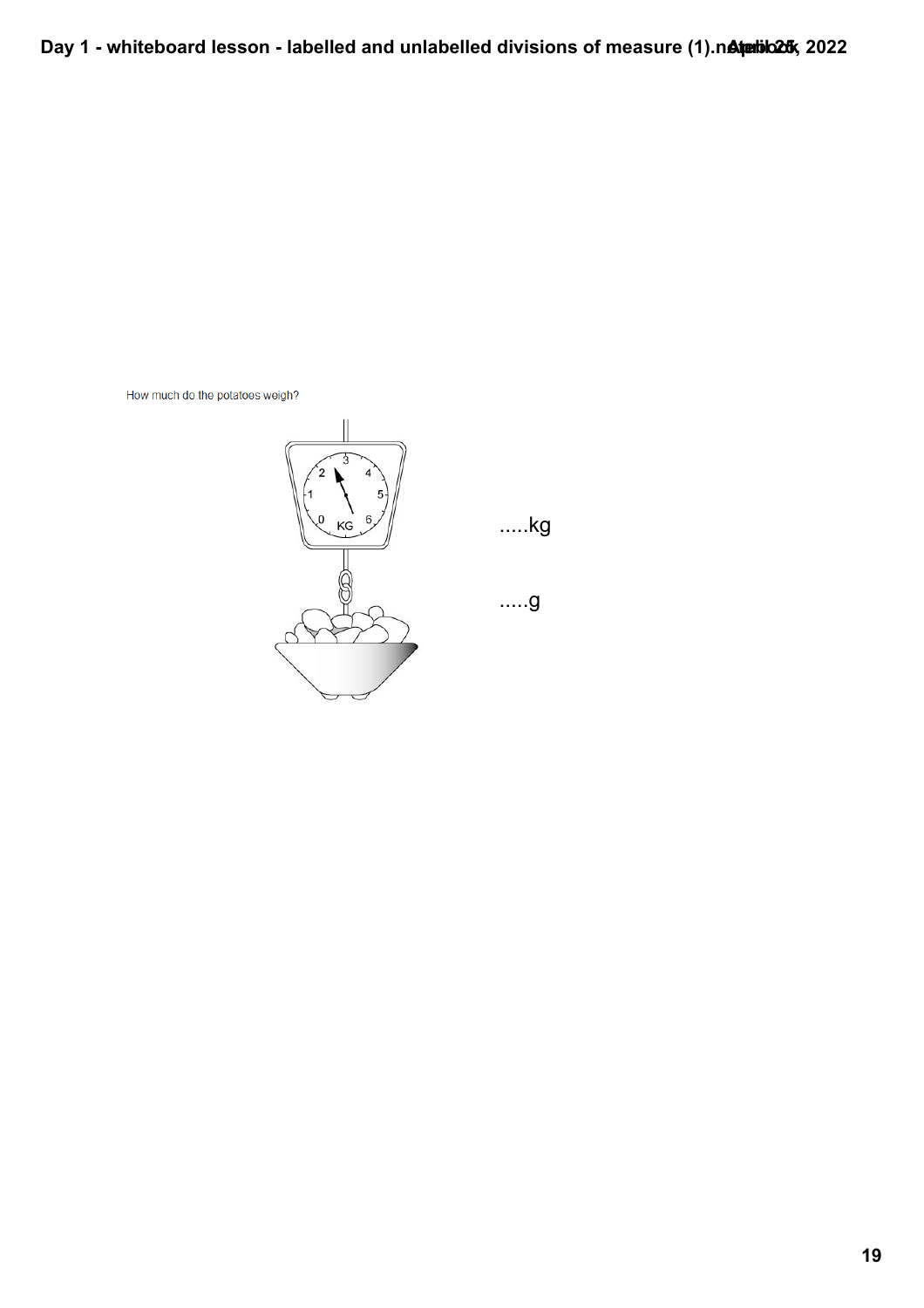How heavy is the parcel?



g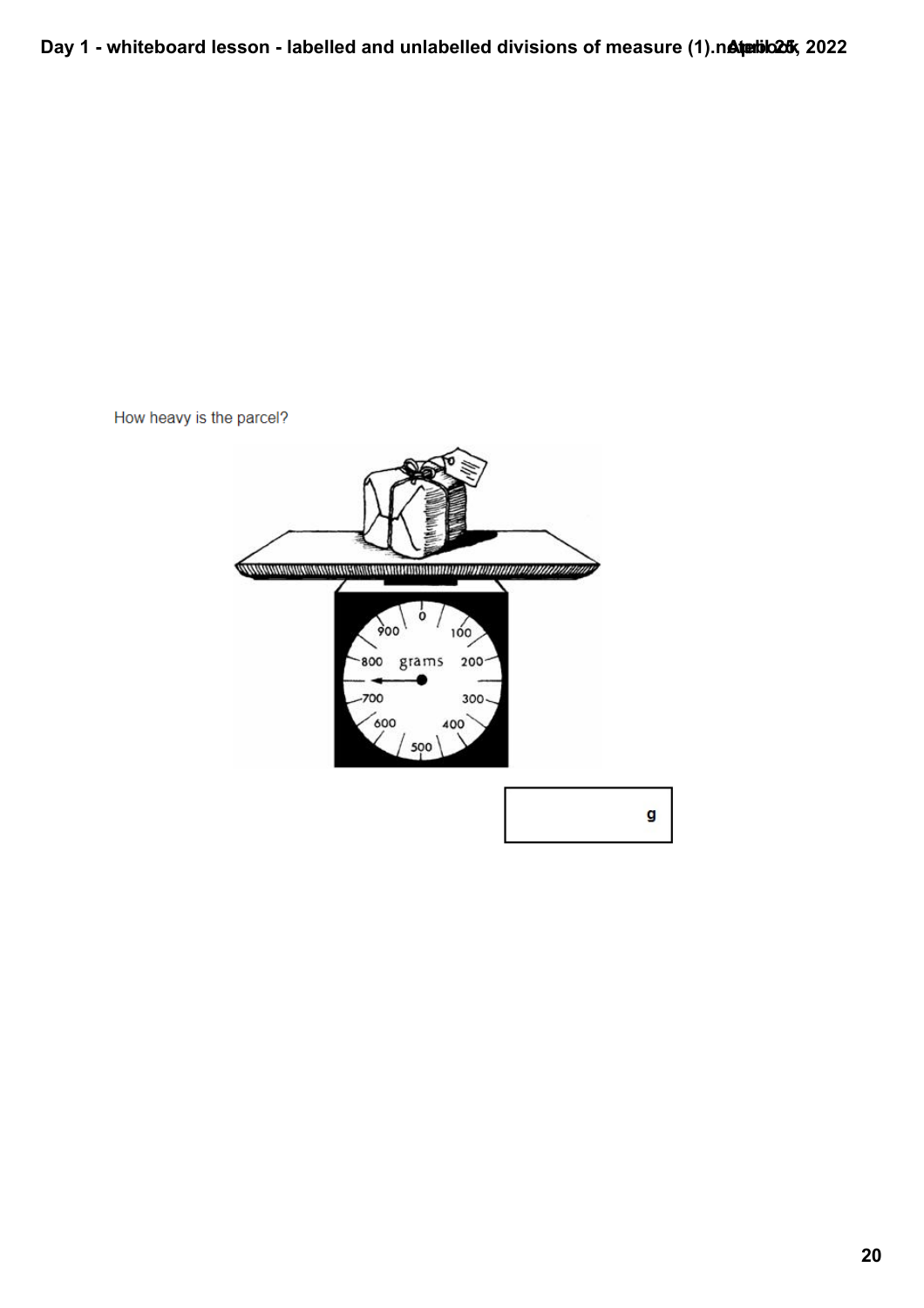

(a) Estimate how much liquid is in the beaker.

 $m<sub>l</sub>$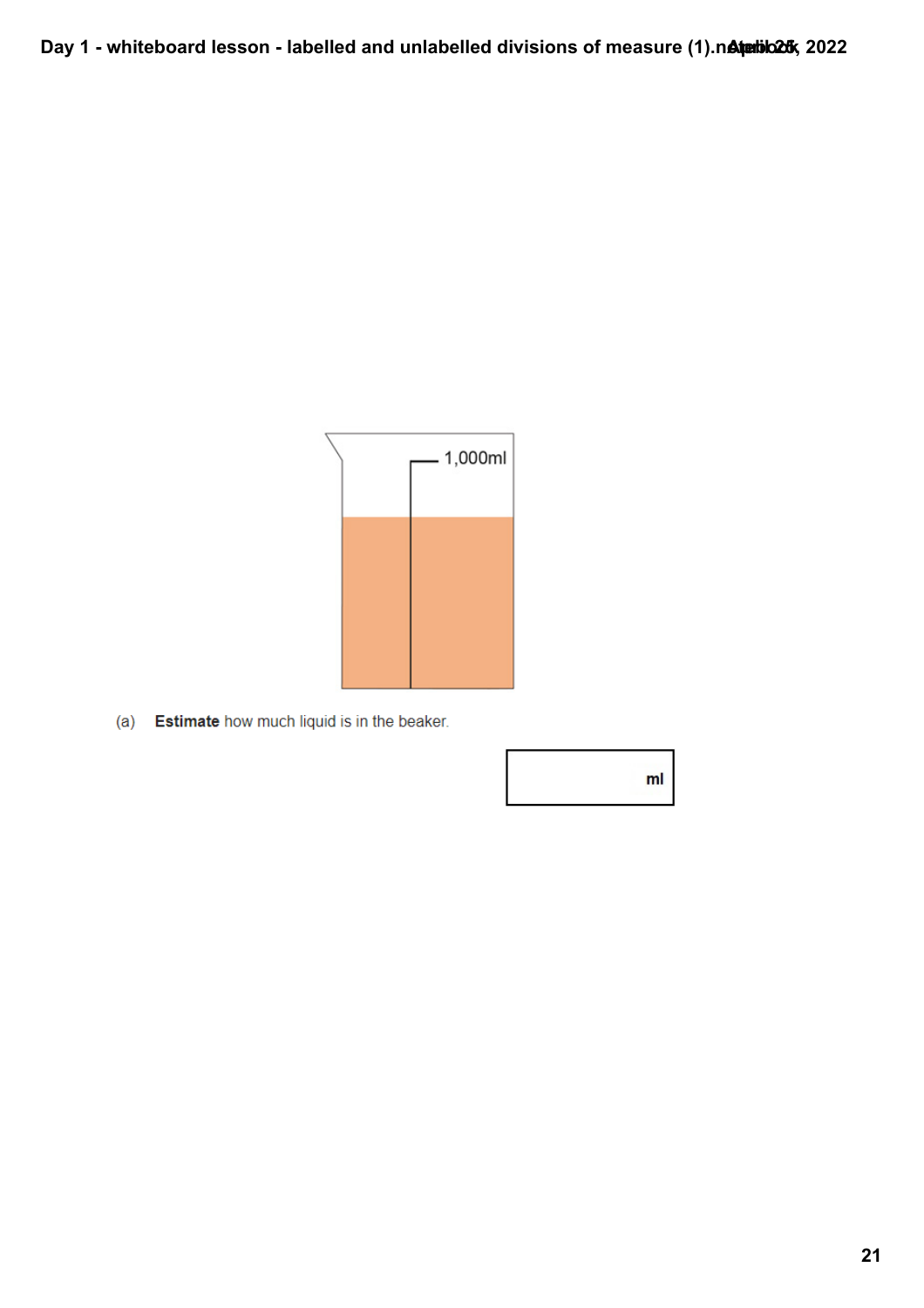Estimate and mark the position of 600g on this scale.



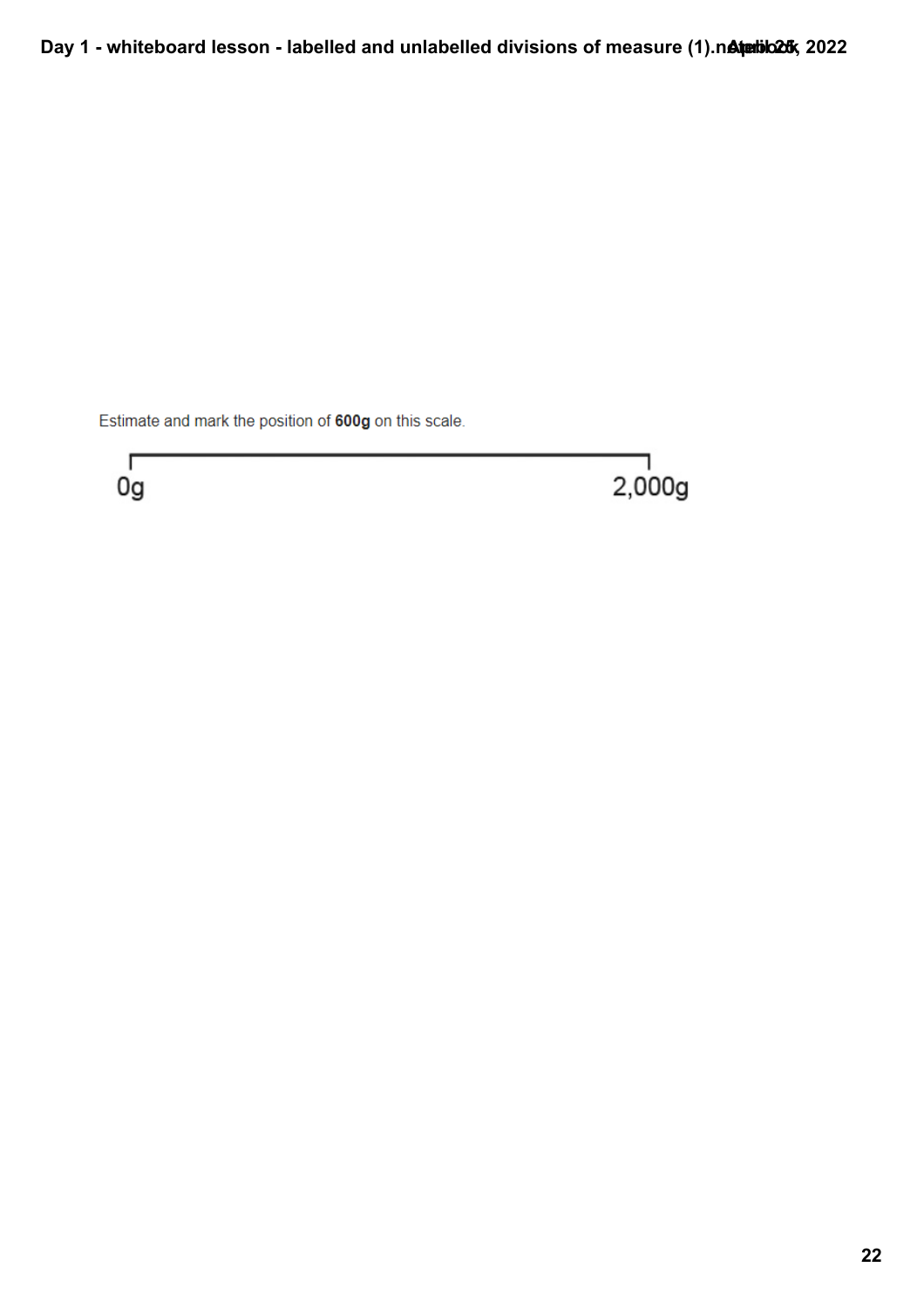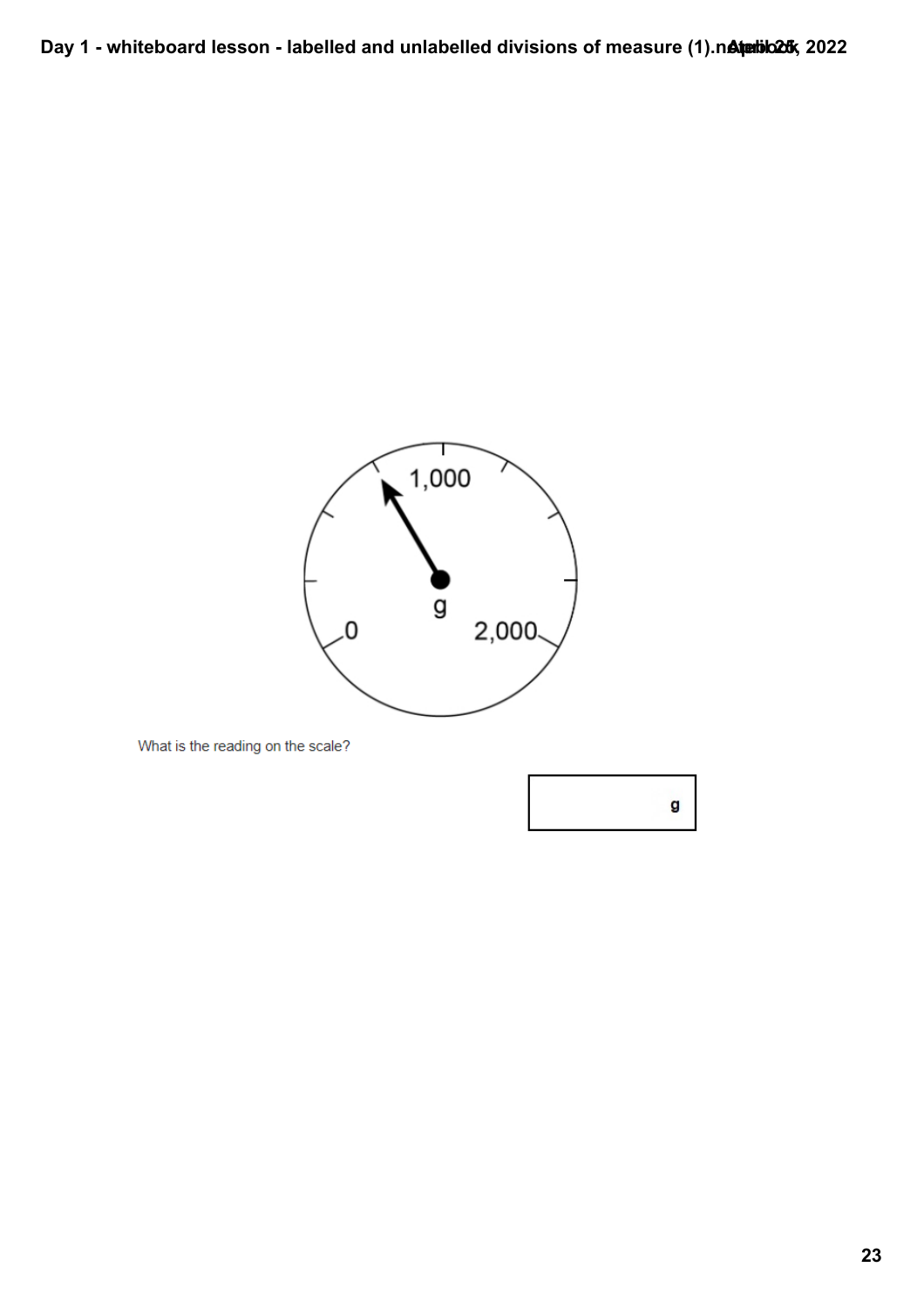

What is the reading on these scales, in kilograms?

kg